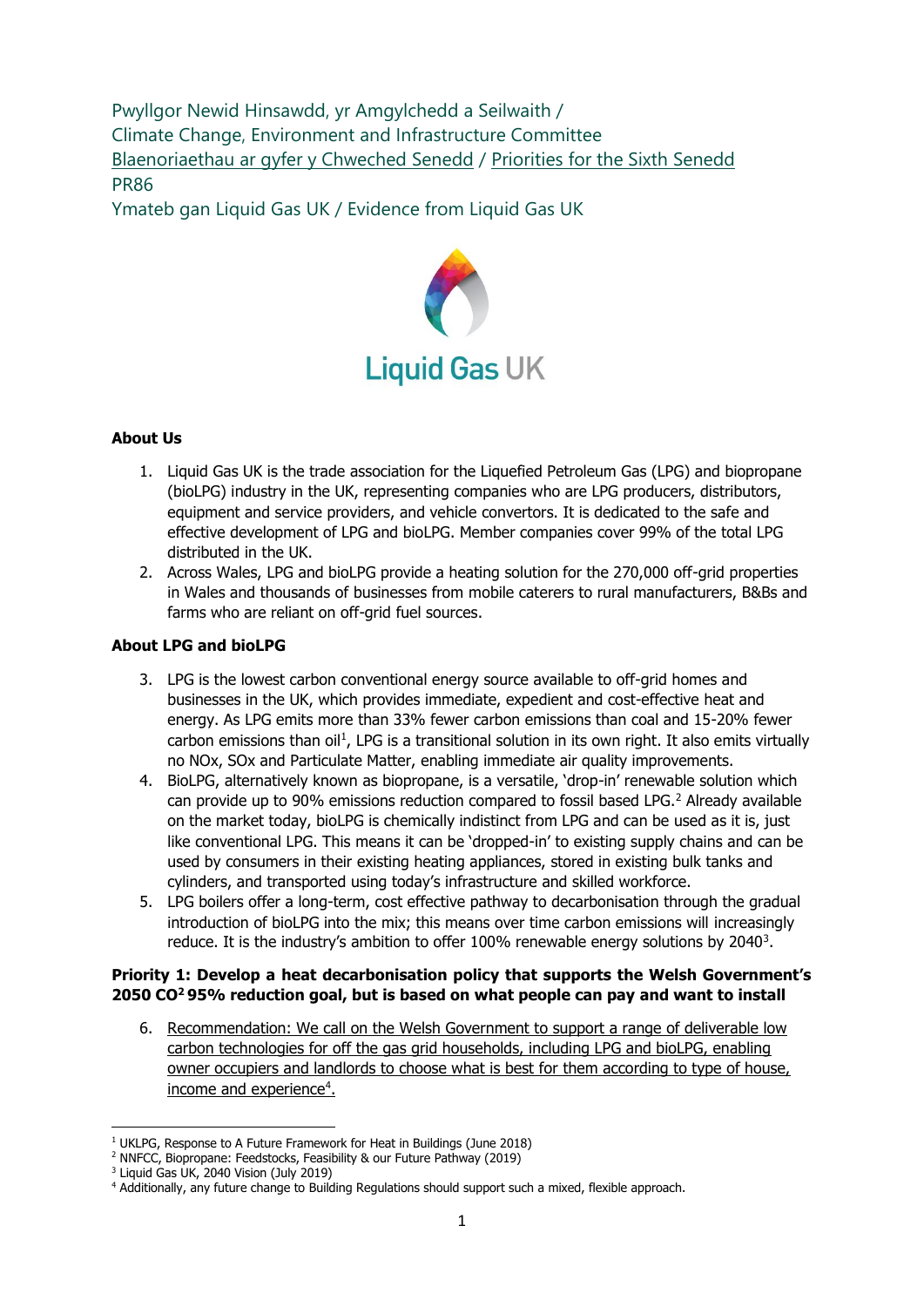- 7. If Wales is to reach its target of a 95% reduction in carbon emissions by 2050, off-grid homeowners will need to switch to low carbon heating solutions. In order to support this, we advocate a mixed technology approach which can help rural households move away from high carbon fuels, such as coal and oil, and onto path with a locked in renewable solution that aligns with the Welsh Government's carbon reduction targets. LPG and bioLPG have a significant role to play in decarbonising rural Wales.
- 8. Recent research<sup>5</sup> conducted by Opinium on behalf of Liquid Gas UK shows that quarter (25%) of rural off-grid households said that they would not be able to afford a new heating system at any price. Only 11% of people said that they would be able to pay more than  $£6,000$ .
- 9. Welsh respondents were also largely against the following possible future policy levers: encouraging mortgage providers to deny or provide less preferential rates for mortgage applications for homes with an energy performance certificate (EPC) rating of below a C; restricting the sale of homes with EPC rating of below C. 54% of respondents felt the former was unfair compared to 23%; and 69% felt the latter was unfair compared to 13% who favoured restricting home sales in this way.
- 10. The research also found that 88% of respondents wanted the Government to take more account of people living in off-grid communities. 87% of people living off-grid in rural areas in Wales believe that the Government should support multiple low-carbon technologies and allow residents to choose the best solution for them.
- 11. And last, if people were to install an electrified heating system, 72% of Welsh respondents would still want a back-up boiler.
- 12. We believe that this feedback shows that a 'one size fits all approach' to off-grid heat decarbonisation through requiring heat pump installation and limiting sustainable alternatives is unlikely to be successful. Even if partial subsidies for heat pumps were provided, they would still be too costly for the majority.
- 13. We modelled the projected heat decarbonisation cost on a cottage in Conwy<sup>6</sup>. At around £2,000 installation, with £3,000 annual fuel costs, the fitting of a bioLPG boiler compares to an air source heating pump at  $£19,000$ , with similar annual running costs. The addition of solid wall insulation would add  $£13,000$  to the air source heat pump insulation cost, though it would reduce running costs by nearly three times. The cost of installing a biomass boiler was £18,000, with estimated £2,300 yearly running costs.
- 14. Indeed, when one looks at the UK as a whole, independent analysis from energy consultancy Ecuity shows that progressing with an electrification-only route will cost £7bn more on a UKwide level. This means that a typical pre-1918 detached off-grid family home would face levelised costs of 40% higher up to 2050, equating to £22,6000, between now and 2050, if forced to switch to a heat pump rather than to switching onto LPG/bioLPG.
- 15. In addition to the cost argument, purely electrified heat pumps will not provide consistently warm heating for all homes; nor will their retrofitting be viable for every homeowner or landlord.
- 16. BioLPG, and LPG as a transition fuel to bioLPG, should therefore be available for those living off the gas grid as one of a basket of sustainable options to choose from. As we note above, LPG is already the lowest carbon conventional fuel source available to homes and businesses off-grid,<sup>7</sup> and the industry has stated its ambition to transition toward a renewable solution and supply 100% bioLPG by 2040, reducing emissions by up to 90% against traditional fossil LPG.

# **Priority 2: The Welsh Government should take an approach to fuel poverty that aligns with Wales' long-term decarbonisation targets**

<sup>5</sup> The cost of a heat pump can range between £11,000 (BEIS data stated by Minister of State for BEIS during Parliamentary Questions September 2020) and £18,000 (https://www.liquidgasuk.org/uploads/DOC5FB3DC4186E72.pdf). <sup>6</sup> https://www.liquidgasuk.org/uploads/DOC5FB3DC703795E.pdf

<sup>&</sup>lt;sup>7</sup> LPG offers up to 33% less CO2 than coal and 20% less than oil, with very low levels of NOx, SOx and Particulate Matter.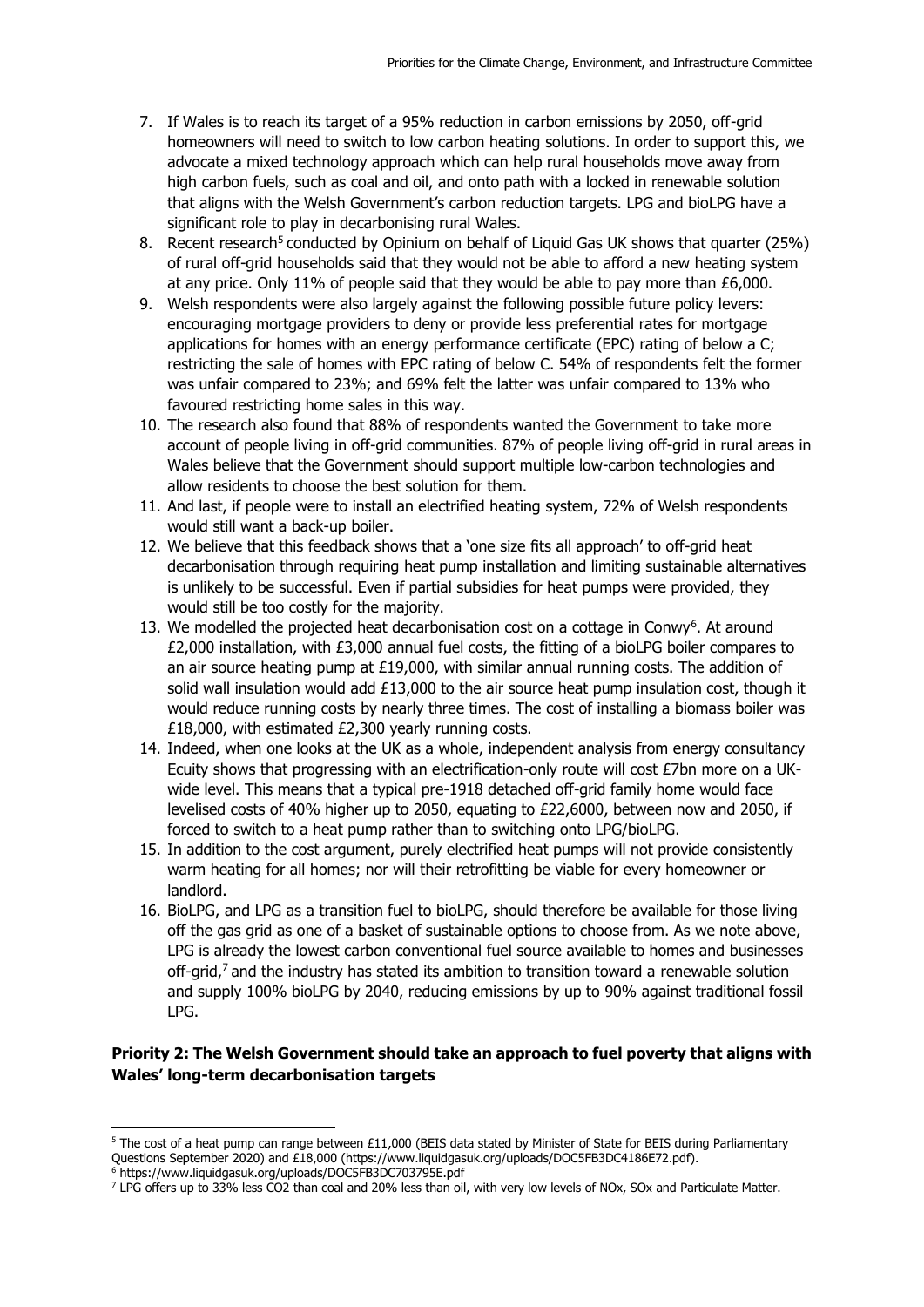- 17. Recommendation: The Government should proactively promote the use of LPG / bioLPG as a fuel poverty solution that aligns with Wales' carbon reduction goals; and in the outstanding fuel poverty consultation, the Welsh Government should consider incentives, such as a scrappage scheme, for fuel poor households switching from oil heating to LPG / bioLPG boilers.
- 18. As evidenced above, LPG and bioLPG offer a dual win of being affordable while complementing Wales' decarbonisation targets. To this end, we welcomed the Welsh Government's announcement last year that it will fund the heating of 120 social housing dwellings with LPG hybrid heat pumps through its Optimised Retrofit Programme and we believe that there are further opportunities for LPG and bioLPG to play a role in decarbonising rural Wales.
- 19. This could be encouraged through a scrappage scheme targeted at the off-grid fuel poor. Oil infrastructure is owned by the homeowner, therefore, the cost of removing a tank and the value of the remaining fuel causes customer reluctance to move on to lower carbon solutions. A focused Welsh Government-backed conversion scheme will address a key barrier to customers switching from heating oil and alleviate reluctance of consumers who own their oil assets. This is a measure that off-grid consumers will understand and allow them to make carbon emissions savings now with LPG, in addition to locking in far deeper decarbonisation in the future with bioLPG.

## **Priority 3: Promote the use of LPG and bioLPG in non-domestic buildings and industrial processes as firms emerge from Covid-19**

- 20. Recommendation: The Welsh Government should encourage LPG/bioLPG use in commercial, industrial, public sector and agricultural buildings and processes. Welsh Government grants and loans to business and public sector organisations should support the installation of LPG/bioLPG.
- 21. An independent report<sup>8</sup> commissioned by Liquid Gas UK on the opportunities for the nondomestic market to decarbonise highlighted how bioLPG can help decarbonise the estimated 62,000 UK non-domestic buildings off the gas grid that are currently being heated by oil, coal or LPG. The report details how replacing coal and oil in non-domestic buildings with LPG and bioLPG would save 3.5mt of CO2.
- 22. We estimate that the key industrial sectors where bioLPG could be deployed is in food & drink manufacturing, iron & steel production and mineral production. These are all important industries in Wales.
- 23. In the food & drink sector, around 0.2 TWh of bioLPG could be needed to enable steam and low-temperature heat processes. Around 1.5 TWh of bioLPG could be consumed in the mineral products sector to support the manufacturing of non-metallic mineral products where alternative fuels such as biomass may impact product quality. A further 1 TWh of bioLPG could be demanded by iron & steel producers to facilitate processes such as melting and sintering which require really high temperature ( $\sim$ 2,000 $\degree$ C) heat in blast furnaces. There is also a significant switching potential to LPG and bioLPG to help decarbonise key endprocesses such as space heating. It is estimated that switching potential to LPG and bioLPG is around 3.1 TWh or 231,000 tonnes.
- 24. Similar arguments around viability apply to both non-domestic and industrial settings as they do to domestic properties, only even more so given the wide range of uses and differing temperatures found in these sectors.
- 25. Costs are of course an issue as well. With thousands of businesses facing tough years ahead of them as they recover from the impact of Coronavirus, the cost of decarbonising their business will increasingly become a challenge. The report found that cost of a commercial air source heat pump would on average cost a business £14,000, while a commercial LPG boiler is around £4,300. For a rural pub, the cost of a biomass boiler or air source heat pump could be around double and treble this £14,000 cost. Businesses that do install a heat pump could

<sup>8</sup> Liquid Gas UK, Opportunities to Decarbonise the Non-Domestic Off-Grid Sector with LPG and bioLPG, November 2020